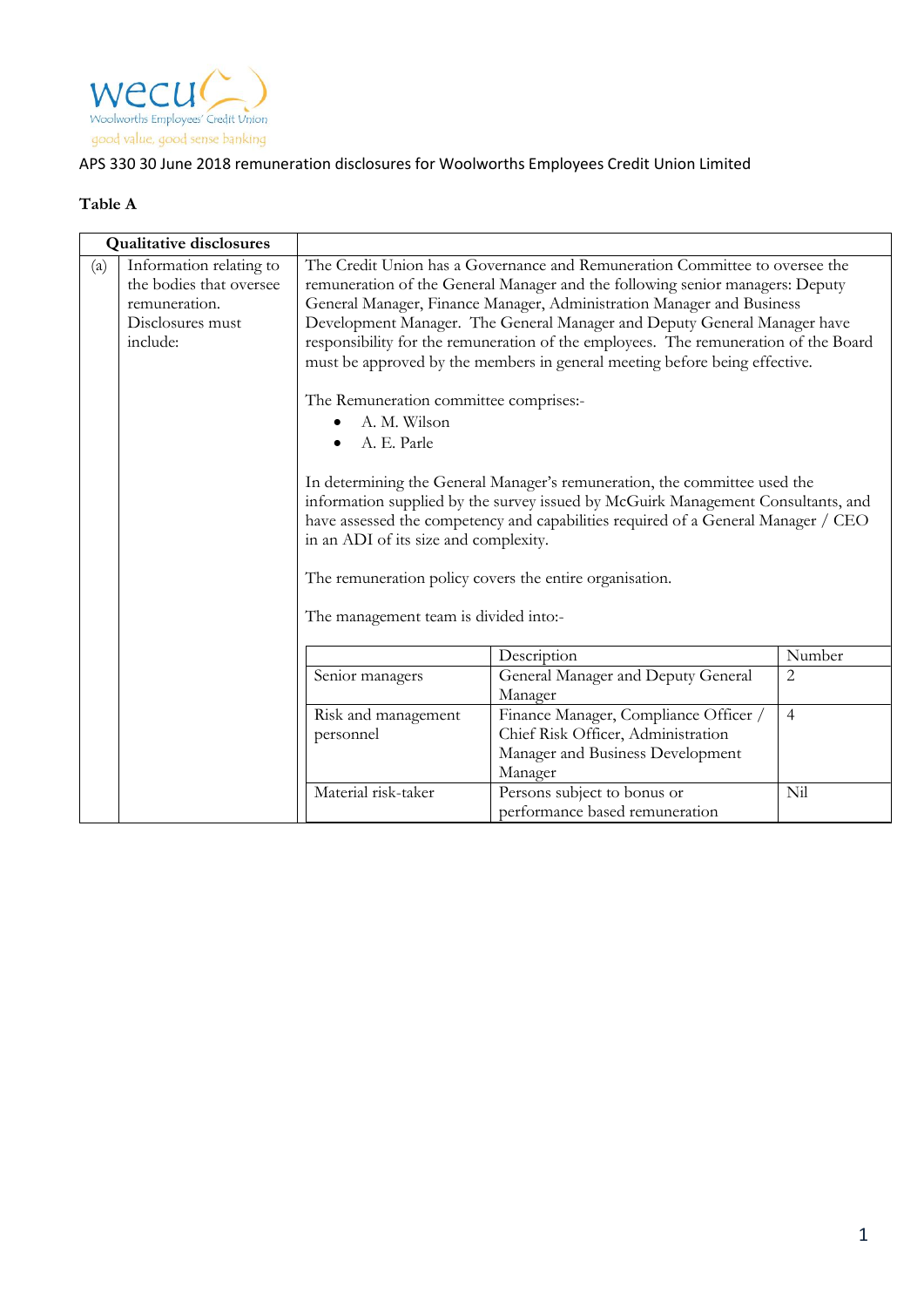

## APS 330 30 June 2018 remuneration disclosures for Woolworths Employees Credit Union Limited

| (b) | Information relating to the<br>design and structure of<br>remuneration processes.                                                                      | The remuneration policy and salaries are reviewed annually. There were no<br>changes in the past year to the remuneration policy.<br>There is a bonus scheme in place based on the achievement of organisational<br>Key Performance Indicators, which is reviewed annually by the Governance and<br>Remuneration Committee.                                                                                                                                                                                                                                                                                                                                                                                  |
|-----|--------------------------------------------------------------------------------------------------------------------------------------------------------|--------------------------------------------------------------------------------------------------------------------------------------------------------------------------------------------------------------------------------------------------------------------------------------------------------------------------------------------------------------------------------------------------------------------------------------------------------------------------------------------------------------------------------------------------------------------------------------------------------------------------------------------------------------------------------------------------------------|
| (c) | Description of the ways in<br>which current and future<br>risks are taken into account<br>in the remuneration<br>processes.                            | The policy seeks to ensure that quality employees are employed, and retained<br>and are remunerated in accordance with their responsibilities and experience.<br>The Governance and Remuneration Committee seeks the input from external<br>remuneration consultants and applicable surveys to guide the committee on the<br>appropriate remuneration for the senior management team.<br>The Governance and Remuneration Committee assess the relevant<br>remuneration on a case by case basis to ensure the remuneration reflects the skill<br>and experience of the managers to meet the board expectations and changes in<br>the business proposed by the strategic plan.                                 |
| (d) | Description of the ways in<br>which the ADI seeks to link<br>performance during a<br>performance measurement<br>period with levels of<br>remuneration. | The performance of the Credit Union is impacted by the market conditions at<br>the time and by the level of adherence to policies of the Credit Union, so as to<br>remain within the risk appetite of the board.<br>The Credit Union has a bonus scheme for senior managers that has a direct link<br>between the performance and remuneration. The Governance and<br>Remuneration Committee takes into account a combination of factors, such as<br>financial performance in the economic environment, compliance with regulatory<br>requirements and the results of member satisfaction feedback, in assessing the<br>performance of the General Manager and other senior managers in the Credit<br>Union. |
| (e) | Description of the ways in<br>which the ADI seeks to<br>adjust remuneration to take<br>account of longer-term<br>performance.                          | There are no specific measures taken to reward longer term performance.<br>Remuneration is based on the salary agreed in consultation with the senior<br>manager. There is no deferred remuneration arranged with the managers other<br>than the employee statutory entitlements and award conditions as amended.<br>A redundancy or termination payment will be negotiated with each employee as<br>required by the Award conditions and in consultation with the board of<br>directors.                                                                                                                                                                                                                    |
| (f) | Description of the different<br>forms of variable<br>remuneration that the ADI<br>utilises and the rationale for<br>using these different forms.       | There are elements of variable remuneration at the Credit Union that are pre-<br>determined. There is a bonus scheme for senior managers and employees based<br>on achievement of organisational Key Performance Indicators.<br>In past year bonus payments paid to senior managers was \$57,811.                                                                                                                                                                                                                                                                                                                                                                                                            |